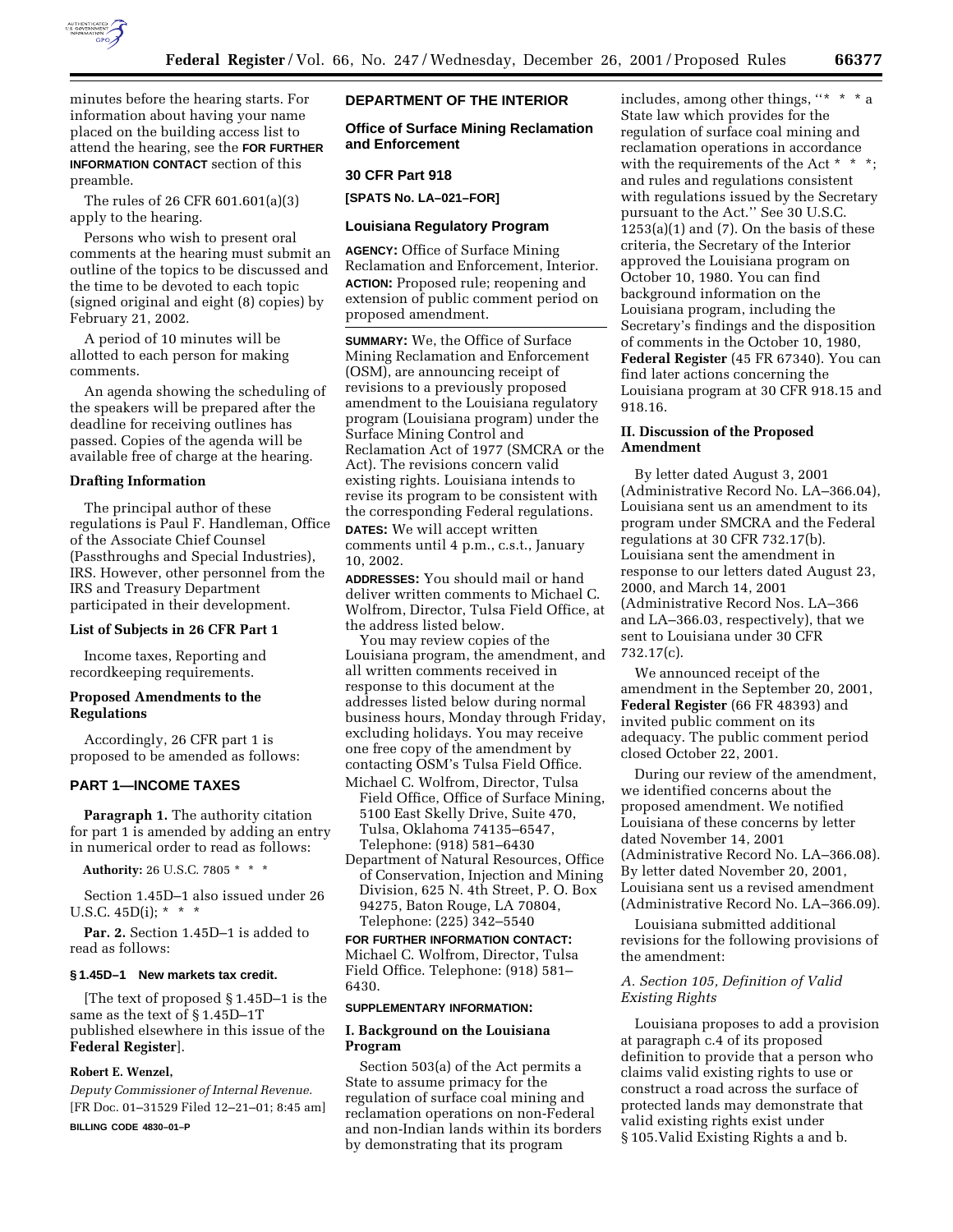# *B. Section 1105, Areas Where Mining Is Prohibited or Limited*

Louisiana proposes to revise the introductory language of this section to read as follows:

No surface coal mining operation shall be conducted on the following lands unless the applicant has either valid existing rights, as determined under § 2323, or qualifies for the exception under § 1109.

## *C. Section 1107, Procedures*

1. Louisiana proposes to add a new § 1107.B to provide that the office will reject any portion of a permit application that would locate surface coal mining operations on lands protected under § 1105 unless (1) the site qualifies for the exception for existing operations under § 1109; (2) a person has valid existing rights for the land, as determined under § 2323; (3) the applicant obtains a waiver or exception from the prohibitions of § 1105 in accordance with § 1107.C or D; or (4) for lands protected by § 1105.a.3, both the office and the agency with jurisdiction over the park or place jointly approve the proposed operation in accordance with § 1107.E.

2. Louisiana proposes to redesignate existing § 1107.B as new § 1107.C, and revise it to read as follows:

1. If the office is unable to determine whether the proposed operation includes land within an area specified in § 1105.A.1. or is located closer than the limits provided in  $§ 1105.A.6$  or 7, the office shall transmit a copy of the relevant portions of the permit application to the federal, state, or local government agency with jurisdiction over the protected land, structure, or feature for a determination or clarification of the relevant boundaries or distances, with a notice to the appropriate agency that it must respond within 30 days of receipt of the request. The notice must specify that another 30 days is available upon request, and that the office will not necessarily consider a response received after the comment period provided. If no response is received within the 30-day period or within the extended period granted, the office may make the necessary determination based on the information it has available.

3. Louisiana proposes to redesignate existing § 1107.C as new § 1107.D, and add a sentence at the beginning that states that the provisions of § 1107.D do not apply to lands for which a person has valid existing rights, as determined under § 2323; lands within the scope of the exception for existing operations in § 1109; or access or haul roads that join a public road, as described in § 1105.A.4.b.

4. Louisiana proposes to redesignate existing § 1107.D as new § 1107.E, and add a sentence at the beginning that

states that the provisions of § 1107.E do not apply to lands for which a person has valid existing rights, as determined under § 2323; lands within the scope of the exception for existing operations in § 1109; or access or haul roads that connect with an existing public road on the side of the public road opposite the dwelling, as provided in § 1105.A.5.

5. Louisiana proposes to redesignate existing § 1107.E as new § 1107.F, and revise it to read as follows:

1. Where the office determines that the proposed surface coal mining operation will adversely affect any publicly owned park or any place included in the National Register of Historic Places, the office shall transmit to the federal, state, or local agency with jurisdiction over the park or place a copy of applicable parts of the permit application, together with a request for the agency's approval or disapproval of the operation, and a notice to that agency that it has 30 days from receipt of the request within which to respond. The notice must specify that another 30 days is available upon request, and that failure to interpose a timely objection will constitute approval. The office may not issue a permit for a proposed operation subject to the provisions of this paragraph unless all affected agencies jointly approve.

2. § 1107.F does not apply to lands for which a person has valid existing rights, as determined under § 2323 or lands within the scope of the exception for existing operations in § 1109.

6. Finally, Louisiana proposed to delete existing § 1107.F and G.

## *D. Section 1109, Exception for Existing Operations*

Louisiana proposes to add this new section to provide that the prohibitions of § 1105 do not apply to surface coal mining operations for which a valid permit, issued under Subpart 3 of the Louisiana Surface Mining Regulations, exists when the land comes under the protection of § 1105. This exception applies only to lands within the permit area as it exists when the land comes under the protection § 1105.

# *E. Section 2323, Valid Existing Rights Determination*

1. Louisiana proposes to add new § 2323.A to describe when the office is responsible for making valid existing rights determinations.

2. Louisiana proposes to redesignate proposed § 2323.A as new § 2323.B, and revise it to describe what an applicant must submit when a request for a valid existing rights determination relies on the various standards described in § 105.Valid Existing Rights.b, b.i, b.ii, and c.

3. Louisiana proposes to redesignate proposed § 2323.B as new § 2323.C, and correct references throughout to reflect the changes made in this proposed rule.

4. Louisiana proposes to redesignate proposed § 2323.C as new § 2323.D, delete the sentence at new § 2323.D.1 that provides that OSM will publish a public notice in the **Federal Register**, and correct references throughout new § 2323.D to reflect the changes made in this proposed rule.

5. Louisiana proposes to redesignate proposed § 2323.D as new § 2323.E, correct references throughout to reflect the changes made in this proposed rule, and replace the phrases ''agency responsible for making the determination of valid existing rights,'' ''responsible agency,'' and ''agency'' with the word ''office.'' Louisiana also proposes to delete the sentence at new § 2323.E.5.b that provides that OSM will publish its determination, along with an explanation of appeal rights and procedures, in the **Federal Register**.

6. Louisiana proposes to redesignate proposed § 2323.E and F as new § 2323.F and G, and correct references throughout to reflect the changes made in this proposed rule. Louisiana also proposes to replace the phrases ''agency responsible for processing a request subject to notice and comment under § 2323.C,'' ''agency, when acting as the regulatory authority,'' and ''agency'' with the word ''office.''

## *F. Miscellaneous Changes*

Finally, Louisiana proposes to make a number of cross-reference changes in §§ 1105.A.4.b, 2311.B, 2731.A.2, 2733, 3103.A.5, and 3115.A.4.c to reflect the changes made in this proposed rule. Louisiana also proposes to correct a typographical error in § 2111.

### **III. Public Comment Procedures**

We are reopening the comment period on the proposed Louisiana program amendment to provide you an opportunity to reconsider the adequacy of the amendment in light of the additional materials sent to us. Under the provisions of 30 CFR 732.17(h), we are requesting comments on whether the amendment satisfies the program approval criteria of 30 CFR 732.15. If we approve the amendment, it will become part of the Louisiana program.

*Written Comments:* If you submit written comments on the proposed rule during the 15-day comment period, they should be specific, should be confined to issues pertinent to the notice, and should explain the reason for your recommendation(s). We may not be able to consider or include in the Administrative Record comments delivered to an address other than the one listed above (see **ADDRESSES**).